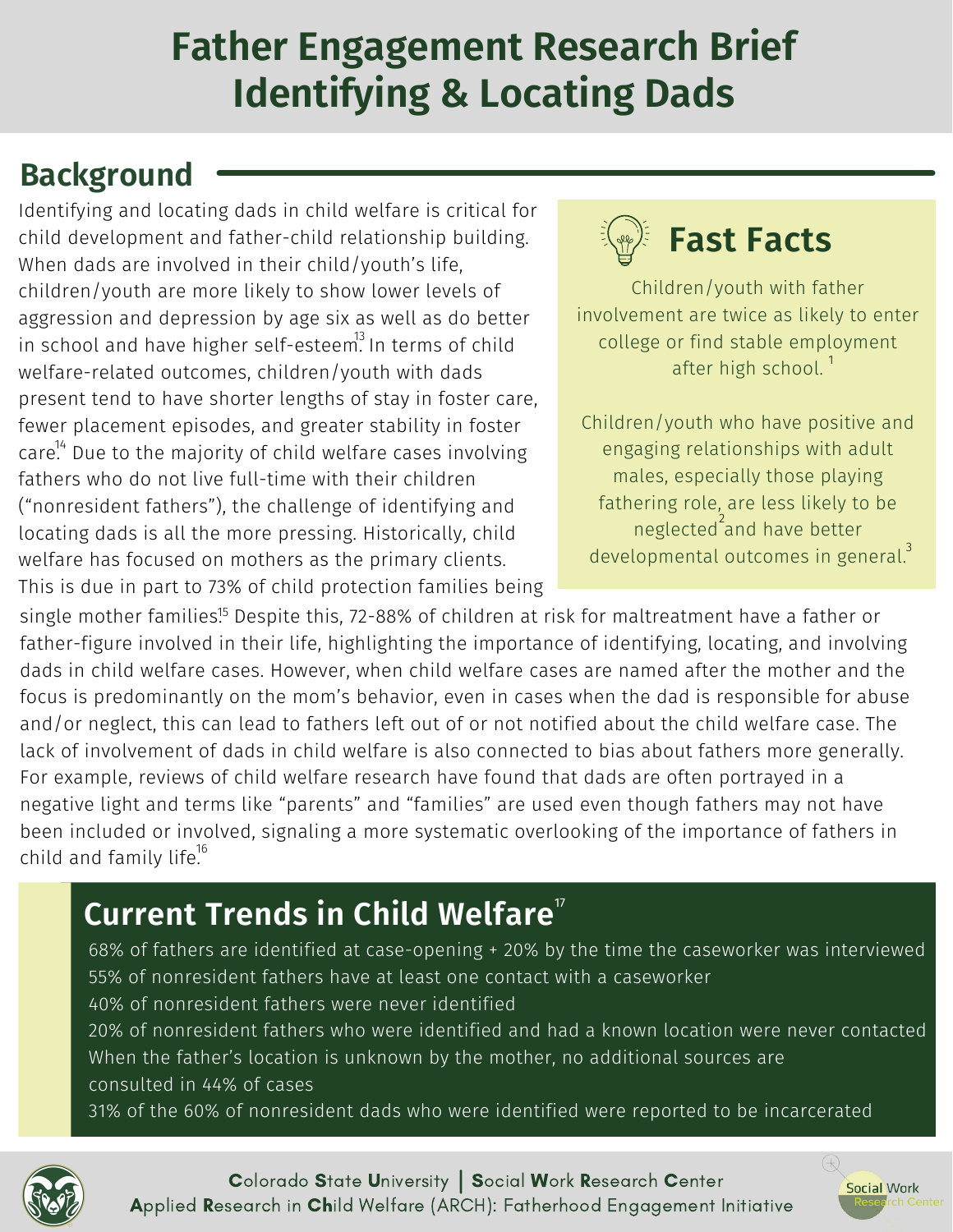### **Racial Disproportionalities** 18

While father identification and location is a broad challenge, the impacts play out different across racial groups. For example, child welfare agencies were less likely to identify, locate, and contact Black fathers, when compared to White fathers. Furthermore, agencies were less likely to locate identified Latino fathers and less likely to contact them, once located. When looking at the child/case, caseworker, and agency factors that may contribute to this, child's age and caseworker's perception of their agency's support for parent locator services were associated with differences in identification, location, and contact. When looking at father characteristics that might explain these discrepancies, international migration was noted as a potential factor for Latino fathers but otherwise these differences across race were unexplained.



Children/youth in high-risk families who have a positive relationship with a supportive adult male figure have been found to have better cognitive scores, perceived confidence, and social acceptance than children without positive male involvement. 4

Children/youth with fathers who were highly involved left foster care five months sooner, on average. 5

Children/youth with nonresident dads involved in their lives were less than half as likely to experience maltreatment in the future. 6

Social Work

#### **Challenges**

Father identification, location, and contact are connected to other workload concerns and case challenges. Since child welfare cases are typically tied to a mother, the amount of time and resources required to locate a father may impede a caseworker's other work on a case. An additional challenge is encountered when trying to locate and identify fathers if a mom is hesitant about or adamant against involving a dad in a case or is not open to providing information that could be used by caseworkers to locate a father. In a study done with caseworkers, several reasons were provided for moms not sharing information including feeling ashamed or embarrassed about her involvement with child welfare, feeling fearful or angry toward the father perhaps due to a history of violence, or that she has a poor relationship with the father. $^{19}$  In addition, 53% of caseworkers from one study reported believing that fathers who don't live full-time with their children do not want to be involved in the case or decision-making for their child $^{20}$  This belief is compounded by the common stereotypes of fathers as absent, uninterested in their child's life, and/or dangerous. $^{21}$ 

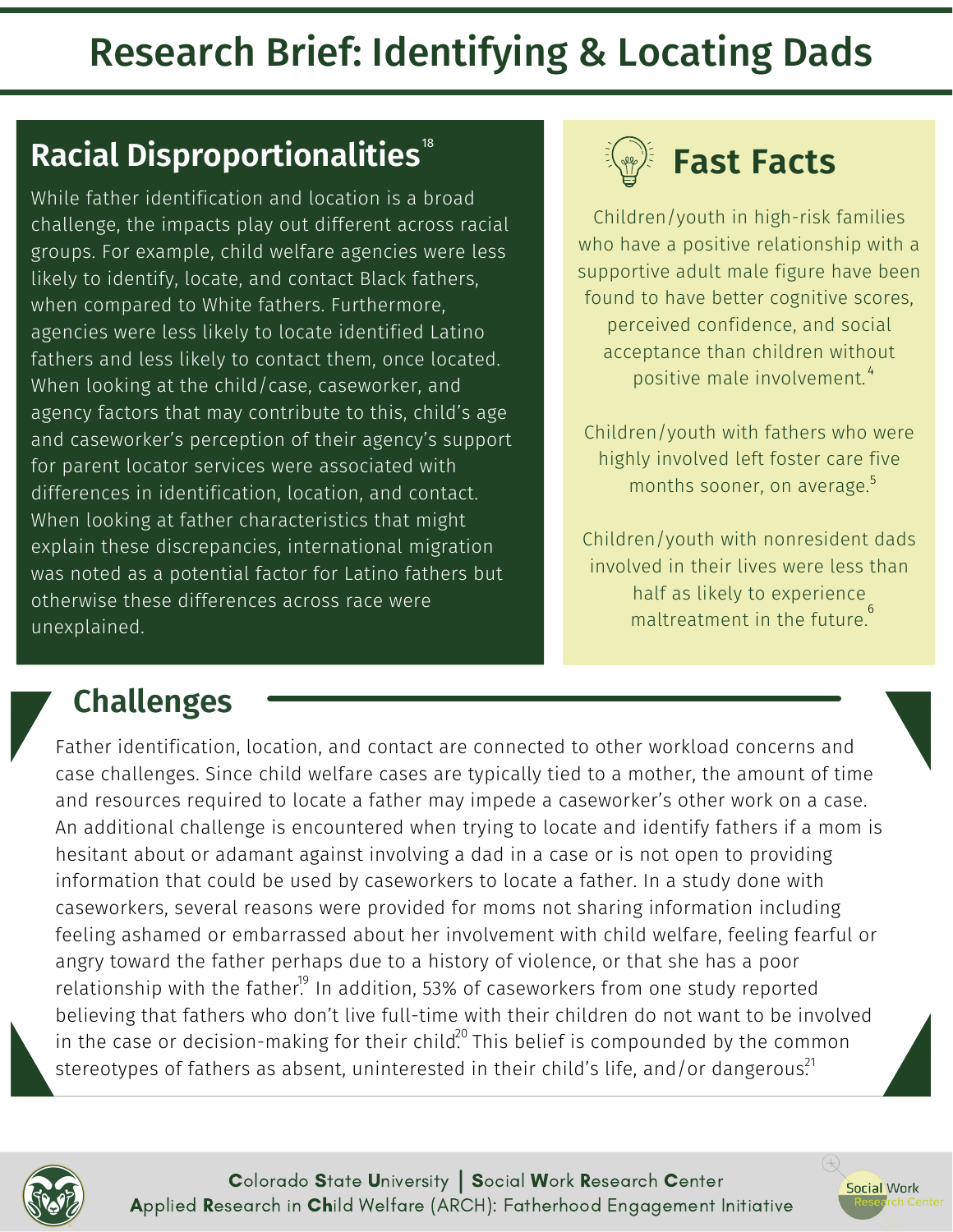#### **Paternal Relatives**

The benefits of father identification extend beyond just father and child/youth. Locating and contacting a father not only creates an opportunity for the father to engage with a child welfare case, but also allows paternal relatives to get involved and/or provide support to the child/youth and family as well. Father involvement in a case could look like them facilitating a child/youth's access to extended family members. Paternal relatives can help support the child/youth in an out-of-home placement and even serve as a placement resource. $^{22}$ "Best interests of the child" extends beyond just the custodial parent and often includes additional supports from fathers as well as paternal relatives. $^{23}$ 



Earlier research indicates that caseworkers generally feel less capable in their work with males.<sup>7</sup>

Children/youth in cases with identified fathers spent more time with a parent during the child welfare case and subsequently less time in foster care. 8

Cases where the father was identified were 1.6 times more likely to result in reunification compared to cases where the father is not identified.<sup>9</sup>

#### **Caseworker Training**

Recognizing the challenge with father identification, location, and engagement more broadly, caseworkers see the need for additional training around working with fathers. While many caseworkers receive training on fathers—one study found that 70% of caseworkers had training on identifying, locating, or engaging fathers—there is still an expressed lack of caseworker confidence in navigating father finding and engagement.<sup>24</sup> Of particular importance is supervisor support for identification, location, and engagement of fathers. Researchers noted the influential effect of how caseworkers talk about dads. When caseworkers speak positively of dads, drawing on a strengths-based perspective, other caseworkers are influenced by this and tend to replicate that behavior. This also works the opposite way: speaking negatively of fathers can encourage others to feel or speak that way. $^{25}$ The workgroup shared these sentiments about the importance of directives and support for father engagement coming from the "top-down." When caseworkers hear messages from their supervisors and leadership about father involvement and engagement, they are more likely to invest in this as part of the case process.



Applied Research in Child Welfare (ARCH): Fatherhood Engagement Initiative Colorado State University | Social Work Research Center

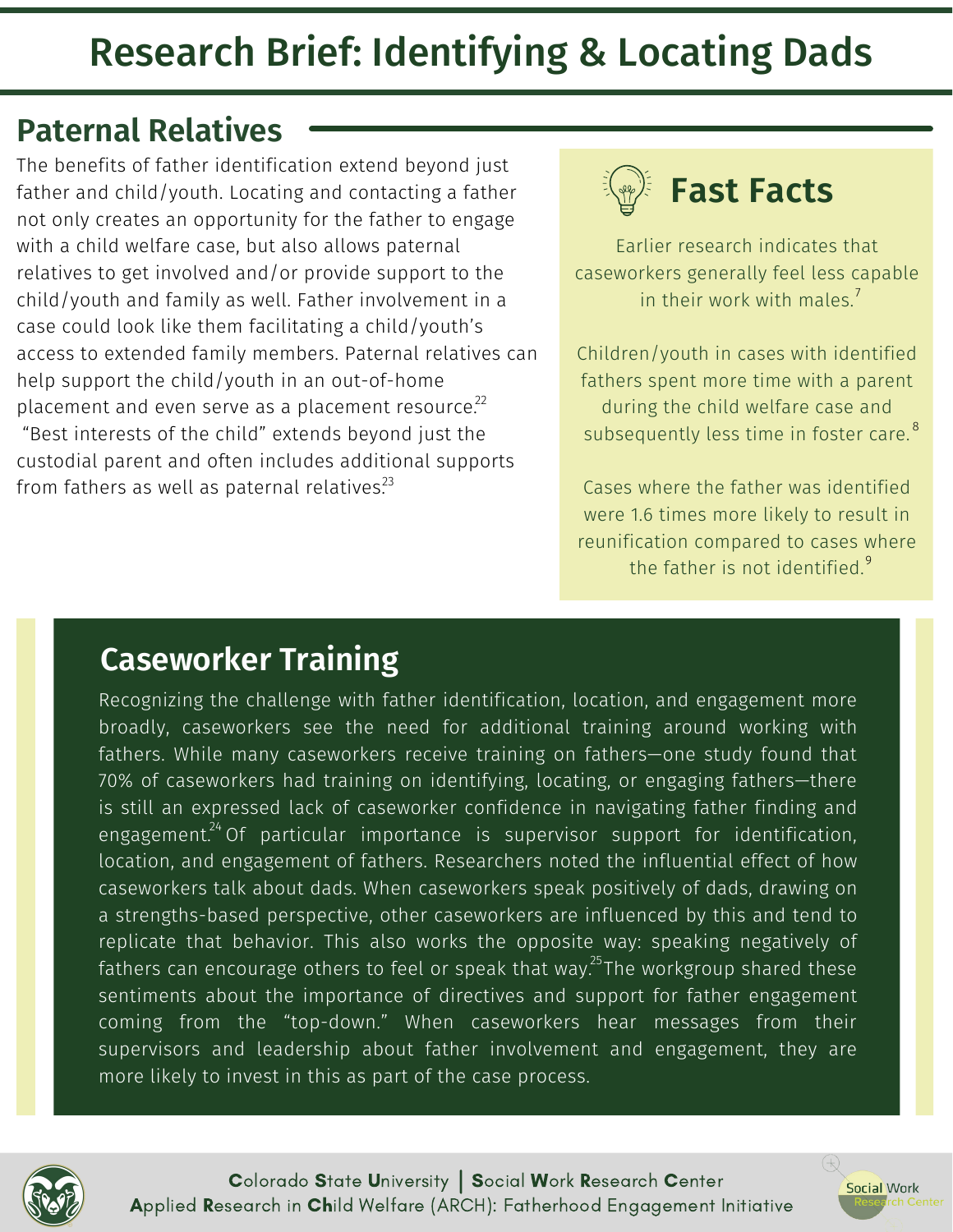#### **Best Practices & Tools for Support**

Although the formal process for identifying a father and establishing paternity can be resource-intensive and difficult, it is an important step in facilitating father engagement in the child welfare process, and their child/youth's life more broadly. The Center for the Study of Social Policy outlines the following recommendations to incorporate into father identification practices:<sup>26</sup>

(1) Provide training to caseworkers, supervisors, and leadership on the benefits of establishing legal paternal status and the importance of fathers' understanding their legal rights and responsibilities to their children/youth. (2) Develop tip sheets or practice guides with information about how caseworkers can identify fathers, including: mother questionnaires, tips for talking with mothers about father involvement, $^{27,28}$ paternal and maternal family interviews, friends or community members, community organizations, other state and federal systems, and databases to search (see below)

(3) Establish data-sharing agreements between child welfare, criminal justice, and education systems to identify and engage fathers involved across systems.

#### **Conducting a Diligent Search**

## **Fast Facts**

Children who had contact with a noncustodial parent in the last year were 46% less likely to enter out-of- $\sim$  26  $\,$  home care. $\rm ^{10}$ 



Larimer County developed guidance to assist caseworkers in the diligent search process as they look to identify and/or locate an absent parent. Scan the QR code below to visit the tool.



Social Work

Several methods, tools, and databases are helpful when trying to identify and locate fathers and paternal relatives including meeting with a child's caseworker, case record review, family and child interviews and internet and data system searches. Child Trends recommends mobility mapping and connectedness mapping as two additional practices to use in diligent searches. Mobility mapping is a more informal interviewing technique to explore child history by uncovering missing family based on discussion of their past. Connectedness mapping is a visual technique to help children visualize family members and other connections. In addition to these options, the following website and data sources can be used in working to identify and/or locate absent parents: $^{\rm 30}$ 

Co-courts (Search entire state, not just Larimer County); Accurint; Conduct Interviews (through cold calls) with other family members to secure names, addresses, phone numbers of the absent parent; Talk to past caseworker who may have worked with the family; Call supports that were identified on prior support plan; Law Enforcement check; DMV search; Facebook; Child Support.

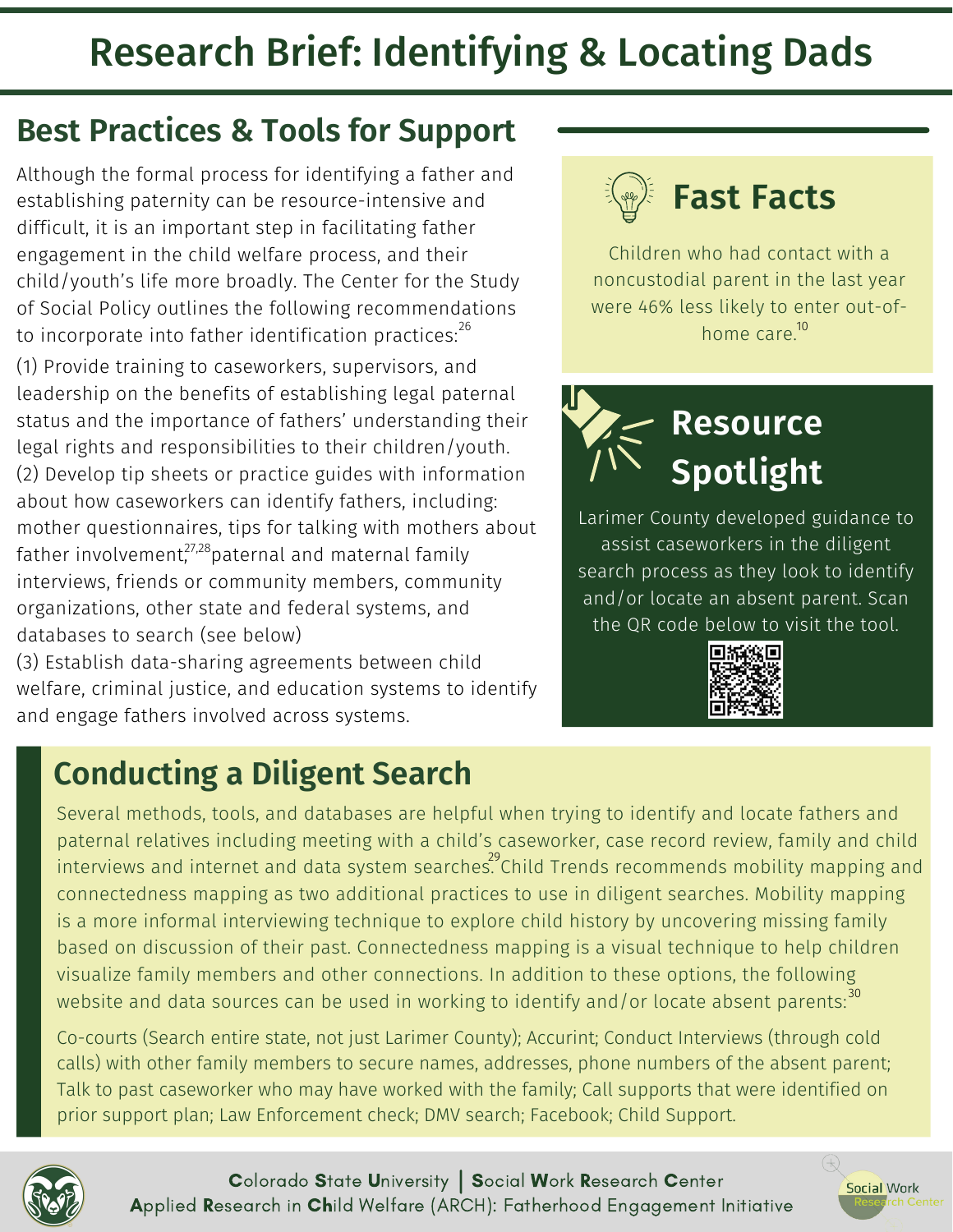### **Tips for Contacting Moms**

One common challenge that agencies encounter in their identification, location, and contact efforts for fathers is engagement from moms. Moms may be hesitant about agencies reaching out to dads for a variety of reasons including due to safety concerns, poor relationship between co-parents, or shame and guilt. Below is a summary of practice tips for enlisting the support of moms to locate and contact fathers: 31,32

(1) Listen first to the mother's concerns about contacting the father.

(2) Explain a father's legal right to be involved in his child's life.

(3) Explain the benefits of father involvement in a child's life.

(4) Discuss real and perceived dangers from mom's perspective.

(5) Utilize strengths-based and culturally-appropriate approaches in working with moms.

(6) Explain how the information she provides will be used to help determine what is best for the child.

(7) Explain the agency's goal of helping fathers support their child/ren in a safe, nurturing, and responsible way. (8) Talk through concerns a mother may have about a

child being placed with the father.

(9) Explain the outcomes for children/youth who are in foster care when their fathers are involved in the case such as: shorter stays in foster care, shorter involvement with child welfare, higher likelihood of reunification, and reduced likelihood of maltreatment in the future.

(10) Use open-ended questions such as "tell me about the child's father."



Children/youth with father involvement are at significantly less risk of poverty, infant mortality, adverse health outcomes, mental health symptoms and education disruption.<sup>11</sup>

Children/youth with nonresident dads involved in their lives were less than half as likely to experience future maltreatment. 12

## **Resource Spotlight**

El Paso County developed a "Father Engagement Tool" for use throughout the assessment and case to help agency staff with father engagement. The tool outlines points in a case when to anticipate discussion of fathers and questions for caseworkers to reflect on in an effort to maintain father involvement in a case. Scan the QR code below to see the tool.



Social Work

For more information, see the Massachusetts' Department of Children and Families "Tips for moms: Why dads who are not at home matter" <sup>31</sup>and Ohio's Department of Job and Family Services, "Best Practice Guide for Engaging Fathers."<sup>32</sup>